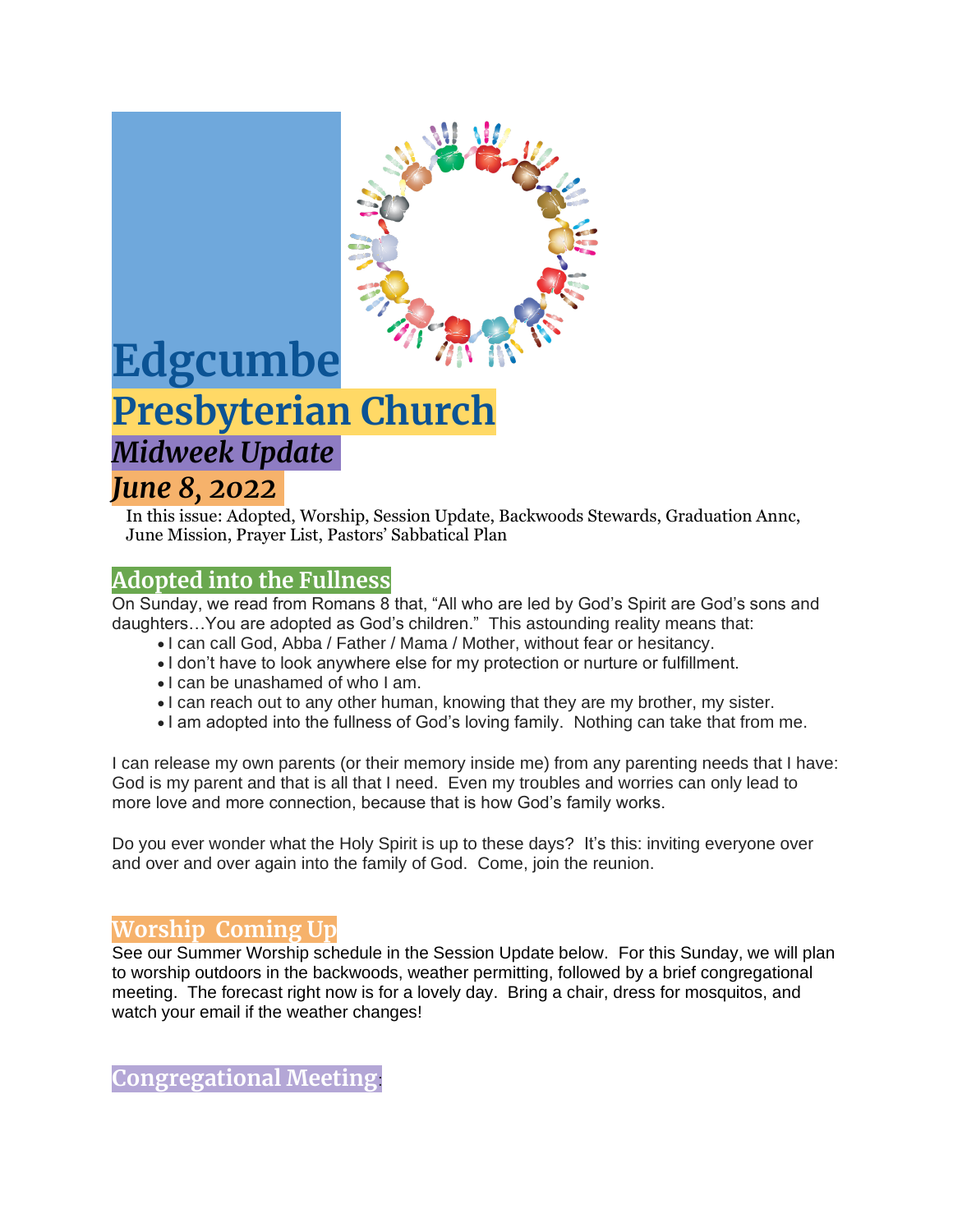On June 12, 2022, there will be a meeting of the congregation after church to elect new session members. The terms for Connie Howe-Vielmetti and Ingrid Eggert ended in May of this year. Both have agreed to continue for another term. At the present time there are 5 elders serving on session. If anyone in the congregation would like to serve on session, please contact one of the current members: Jay McGregor, Connie Howe-Vielmetti, Rich Schiferl, Ingrid Eggert or Meredith Holt. We also present the Pastors' sabbatical plan - included at the bottom of this Update.

*Thank you, Meredith Holt*

#### **Session Update**

Here is a brief summary of the three topics discussed at last week's Session Meeting held on June 2. The meeting started with Devotions led by Pastor Phil wherein we discussed what we were thankful for and also were encouraged to Trust God's Spirit to lead us.

1. Elder elections will be held at the congregational meeting after the June 12 Worship Service. Connie and Ingrid are up for re-election for terms that will start now and end in 2025. Additional nominees will be considered for the open elder position with term starting now (2022) and ending in 2024. If you are interested in running for election for this open elder position please contact an elder before the end of this week.

- 2. Worship plans for the summer are as follows:
	- First Sunday of the month: In the sanctuary with zoom link and with communion.
	- Second Sunday of the month: Outdoors in the backwoods with a zoom link, weather permitting.
	- Third Sunday of the month: All zoom (no live service).
	- Fourth Sunday of the month: Normally in the sanctuary with a zoom link. If Second Sunday outdoor service is canceled due to weather, then this Fourth Sunday will be outdoors with a zoom link (weather permitting).

3. Phil and Luna's sabbatical plan was reviewed. A focus on Movement is the theme of the Sabbatical activities for rest and relaxation. This includes Luna's pilgrimage to Scotland as well as voice lessons, bicycle riding and local family vacations. A copy of this plan is included in this midweek update. Session approved the plan as submitted. A grant application to PC (USA) for \$4000 of the sabbatical cost is being prepared. The plan will be summarized for the congregation during the June 12 congregational meeting.

*Respectfully submitted by Rich Schiferl*

#### **Backwoods Joyful Stewards**

As we hold the preciousness of the land in our hearts, we are aware that it needs attention. Please consider committing to a certain amount of time a week to:

- pull invasive species OR
- watering, mowing, and/or other maintenance OR
- plant groundcovers, new trees, etc

There will be a sign up sheet coming soon to help get that organized. Pastor Luna is happy to meet with people to work in the backwoods. Send her an email to schedule time!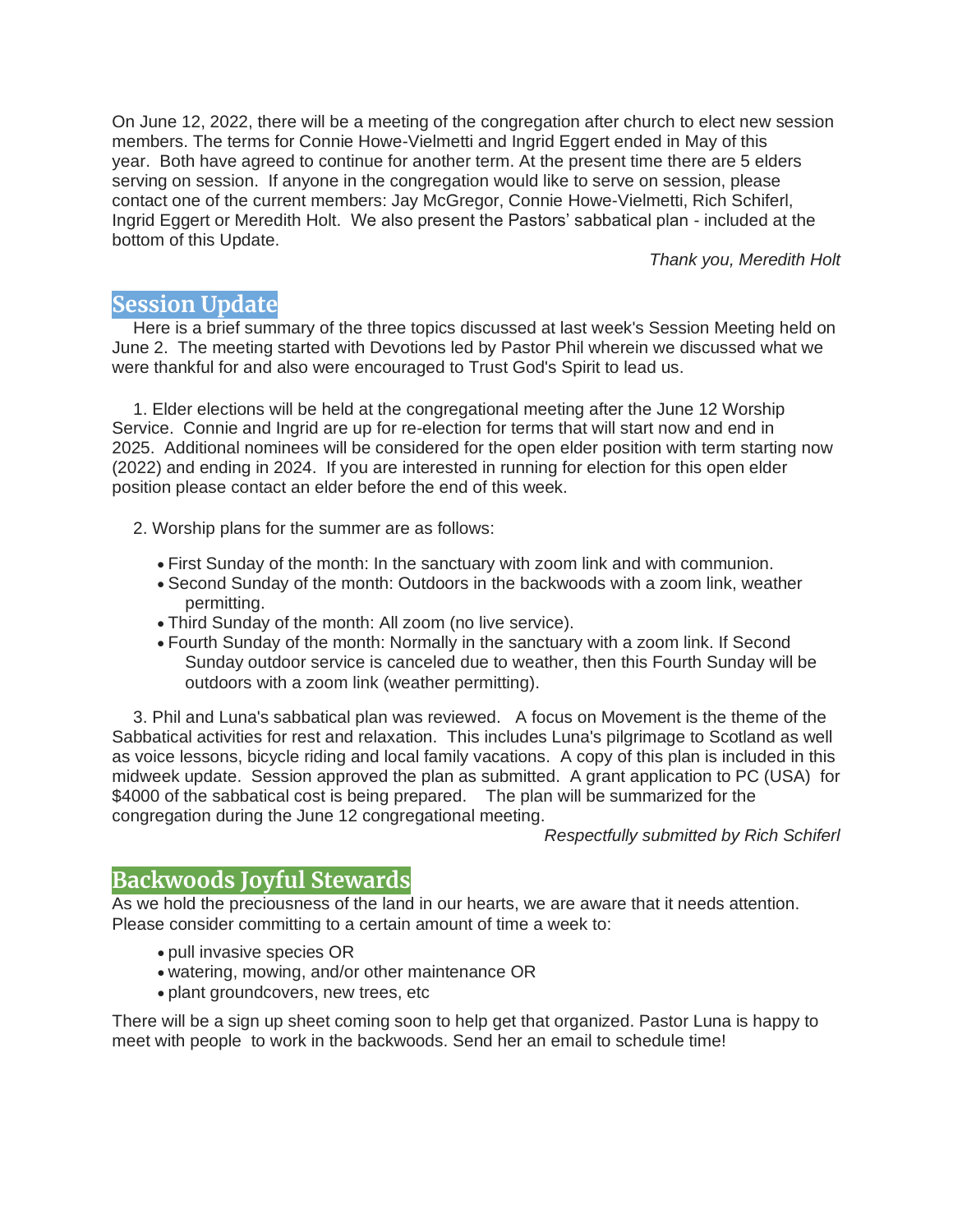#### **Graduation Announcements**



2022 High School Graduate – **Emir Powell**

From Eleta: Proud mom moment as I announce that my son, Emir Powell (Christopher) is graduating from Humboldt High School with High Honors in English and Social Studies.

We would like to extend an **invitation to all EPC folk** to his **graduation open house** Saturday, June 18, from 2-7 pm at our house (788 Ottawa Ave) on the West Side of St. Paul

P.S. "Emir" means ruler or chief

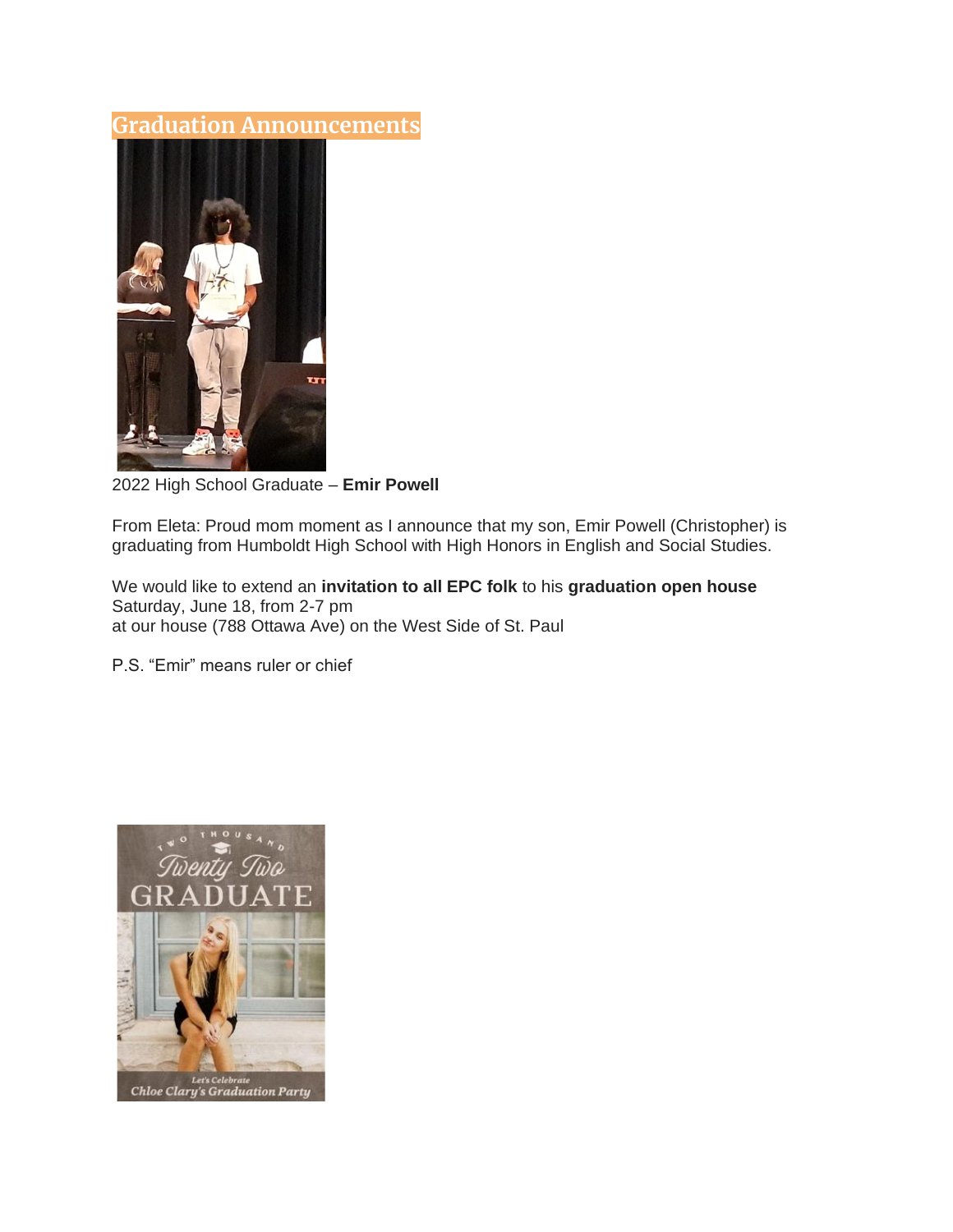The EPC community is invited to celebrate the graduation of **Chloe Clary**!

Friday, June 24th 5pm-8pm Historic Streetcar Station 1224 Lexington Pkwy N St Paul, MN 55117 RSVP to Heather Clary at 612.940.3998 or [heatherclary723@gmail.com](mailto:heatherclary723@gmail.com)

#### **June Mission - Plaster House in Arusha, Tanzania**



Thank you to the Eggerts for sharing the story of their many years of mission work at Plaster House in Tanzania last Sunday and thank you to everyone who brought a delicious food item for us to enjoy during the presentation.

Plaster House provides pre-operative and post-operative care for children in need of orthopedic, plastic and neurosurgery in conjunction with Selian Lutheran Hospital in Arusha, Tanzania. Over 1200 children were cared for in 2021 with over 95% of the cost funded by donors and volunteers. Plaster House has 80 beds, 45 staff and can care for over 100 patients at a time.

The philosophy of this mission is that no child in Tanzania should live with a treatable disability. So Plaster House provides a "High Love, Low Cost" surgical rehabilitation program at the facility in Arusha, northern Tanzania. The children come from families all over Tanzania who are very poor, and often from rural areas. No child is turned away.

Any gifts that EPC receives this month for June Mission or Plaster House will be sent on to this life-changing organization.

#### **Prayer List**

Please hold these requests in our prayers this week:

- **Meredith H** recovering from procedure
- **Ruth A** recovering from a cataract procedure
- **Emir P** and **Chloe C** graduating from high school this week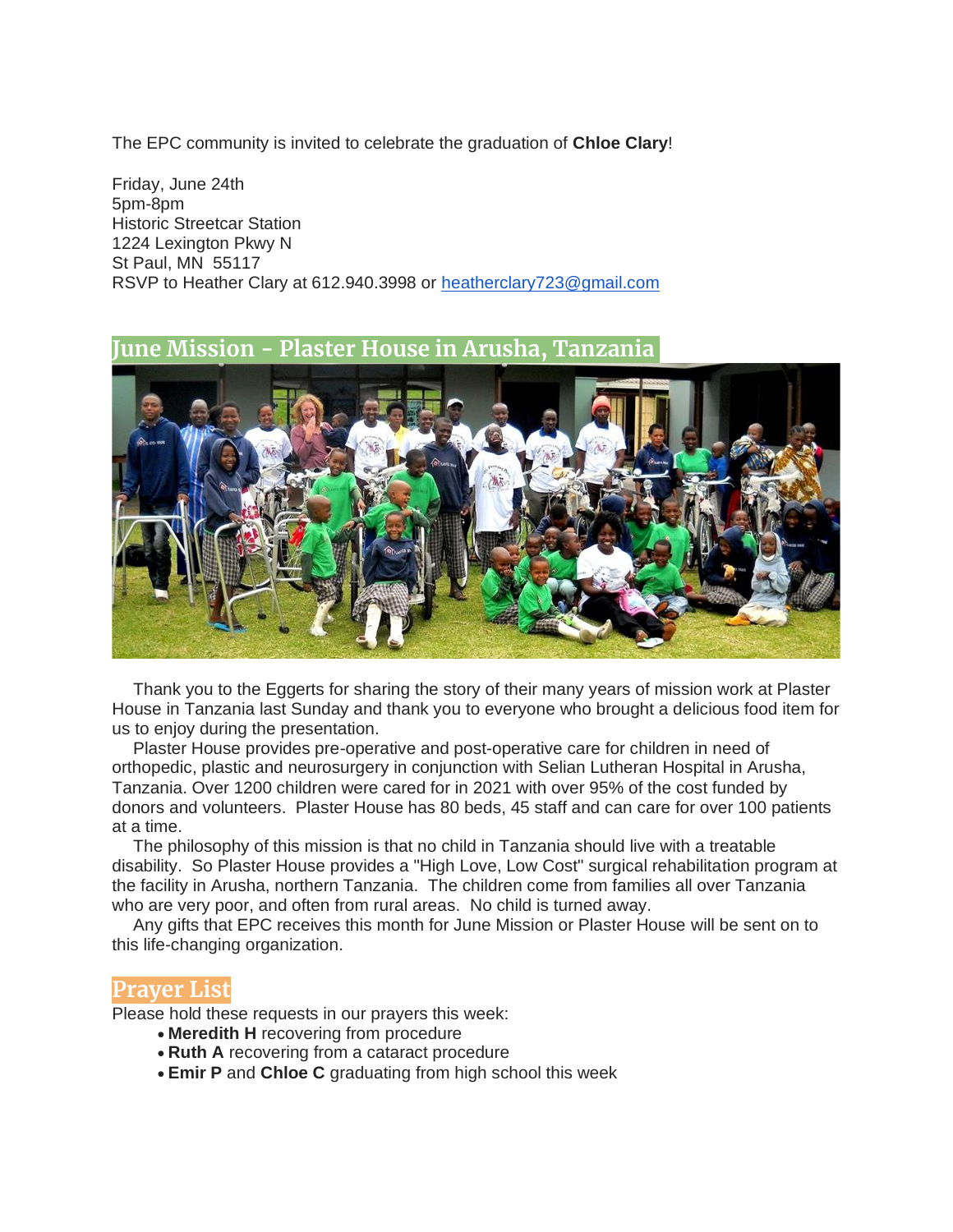*(Do you have circumstances you would like the community to hold in prayer with you? Contact Pastor Luna or Krysta in the Office– [epchurch2149@gmail.com\)](mailto:epchurch2149@gmail.com)*

#### **Pastors' Sabbatical Plan**

Here is Luna and Phil's sabbatical plan that was approved by the Session on June 2. Please notice that the plan is paid for, except for \$3380 (depending on the results of the grant request to the PCUSA). If you would like to help fully fund this plan, please give any donations to EPC, marked "Pastors' Sabbatical." Elders Connie and Jay are forming a team of people to plan worship and congregational activities while the Pastors are on sabbatical from August 1 - October 31 of this year.

# **2022 Sabbatical Plans:** Co-Pastors Luna & Phil GebbenGreen



Edgcumbe Presbyterian Church

If you've noticed, so much of our language at Edgcumbe Church has to do with **movement**. We talk about stepping into the river of God's love and grace, going with the flow rather than fighting the current, taking a pilgrimage of self-discovery, walking the meditation path, focusing on the journey and not the destination.

We have also seen incredible movement and change over the past two years of our communal life together.

- Moving from in-person to Zoom to hybrid worship services
- Moving toward deeper conversations around racism and justice and inclusion
- Moving into expanded generosity and giving both to church projects like the shed and the Ash tree removal and LED lighting to our monthly Mission focus
- Moving from fear to trust, from control to discernment, from anxiety to hope

Like the Israelites in the wilderness, like the Apostles sent out by Jesus, we are a people on the move. From the first lines of Genesis when God's Spirit blows over the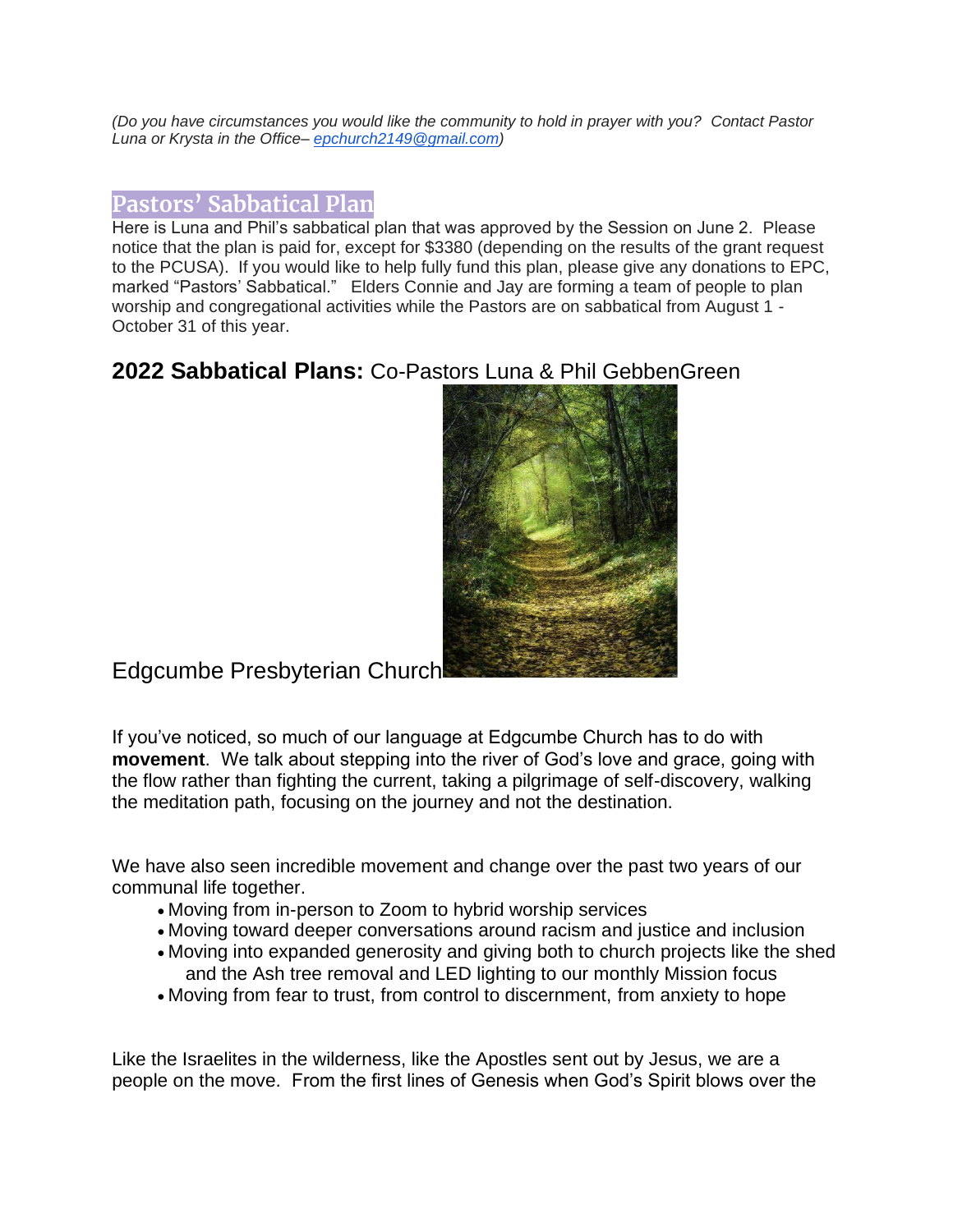waters to the final chapters of Revelation when the nations walk by light of God into the New Jerusalem, we are led to follow the Spirit's lead.

Even taking a sabbath rest is a form of movement, moving from the fast pace of daily life to a new rhythm, a new pattern. Making space to listen deeply to God's calling and allowing body, heart and mind to rest and rejuvenate for the next leg of our pilgrimage together. In this spirit, Luna and Phil are proposing a Sabbatical time that is filled with both spacious rest and dynamic movement, with rejuvenation of both body and soul.



**Time off from the work of pastoring Edgcumbe Church from August 1 to October 31, 2022.** Extended time off allows us to decompress and disentangle from this work that we love as we prepare for the opportunities and challenges of our rapidly changing world.

COST: Paid pastors' salary and benefits and covering guest worship leaders (all figured into the 2022 budget, so no extra costs)



**Bicycles!** Before having children and when the kids were little enough to fit into bike trailers (i.e. a long time ago…), Phil & Luna loved to bike together. Last year we began to do so again, enjoying the outdoors and time together when Phil's bike was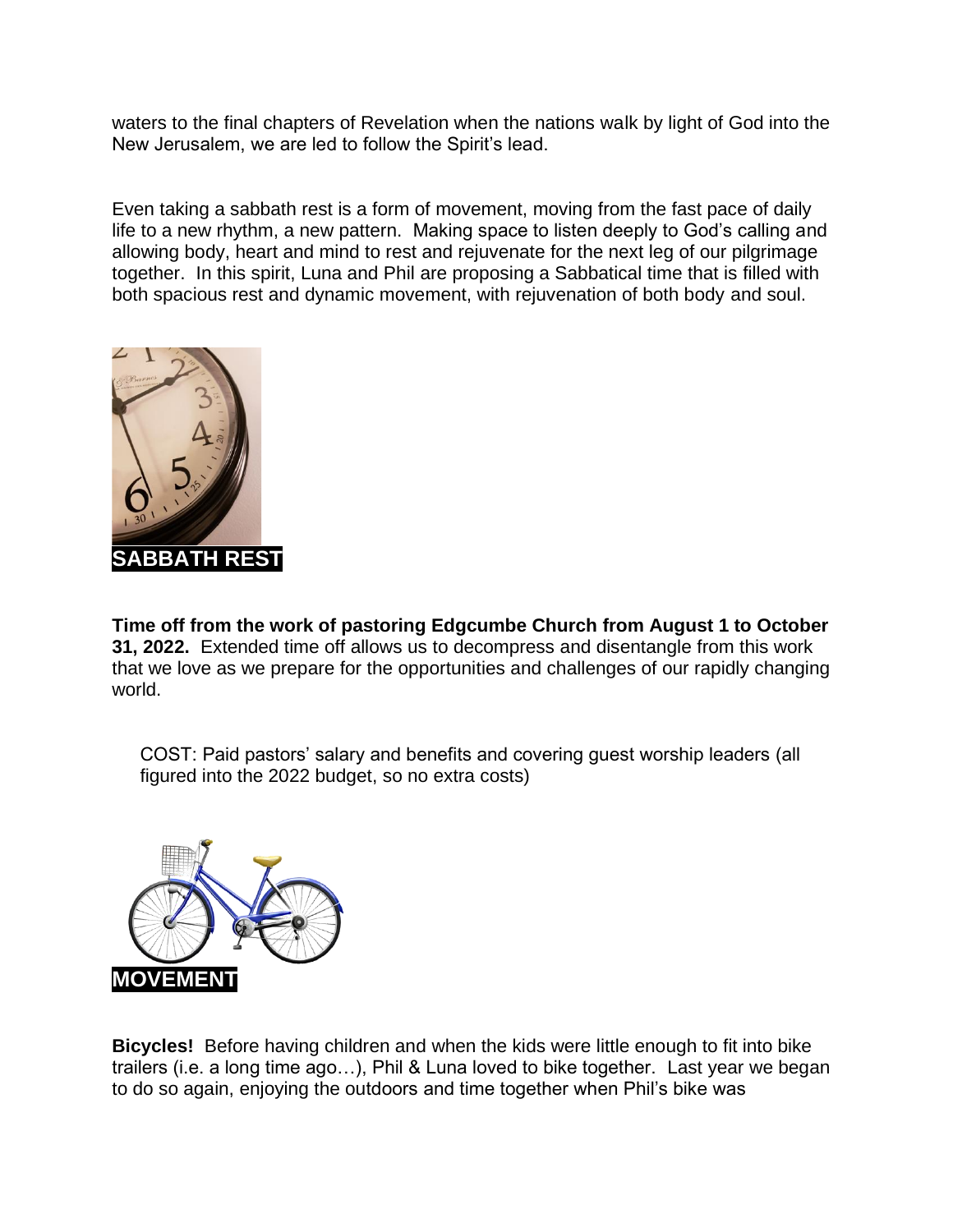stolen. Getting Phil a new bike and Luna an electric bike (so that they can stay together) would be both fun and healthful. Biking is also a lovely way to explore larger areas of the state together.

COST: Phil bike & accessories = \$1500; Luna bike and accessories = \$4500; bike rack and hitch =  $$1000$ . Bike total =  $$7000$ 



**Voice Lessons.** In one sense this is a movement toward full embodiment of her own voice for Luna. In another sense, the breath work of voice lessons mirrors the movement of the Spirit in all things.

COST: \$1080



**Pilgrimage to Isle of Iona, Scotland.** Luna's powerful journey of spirit and voice and connection to the elements happened this past March but was originally part of the sabbatical plan (we bumped the timing of the sabbatical back a few months to accommodate our house remodel project–after the Iona trip had been scheduled).

COST: \$1500 *[Note: the total cost of this trip was actually close to \$5000, but the first \$3500 was taken out of the pastor's Continuing Education and Mileage accounts.]*

# **REST & MOVEMENT**